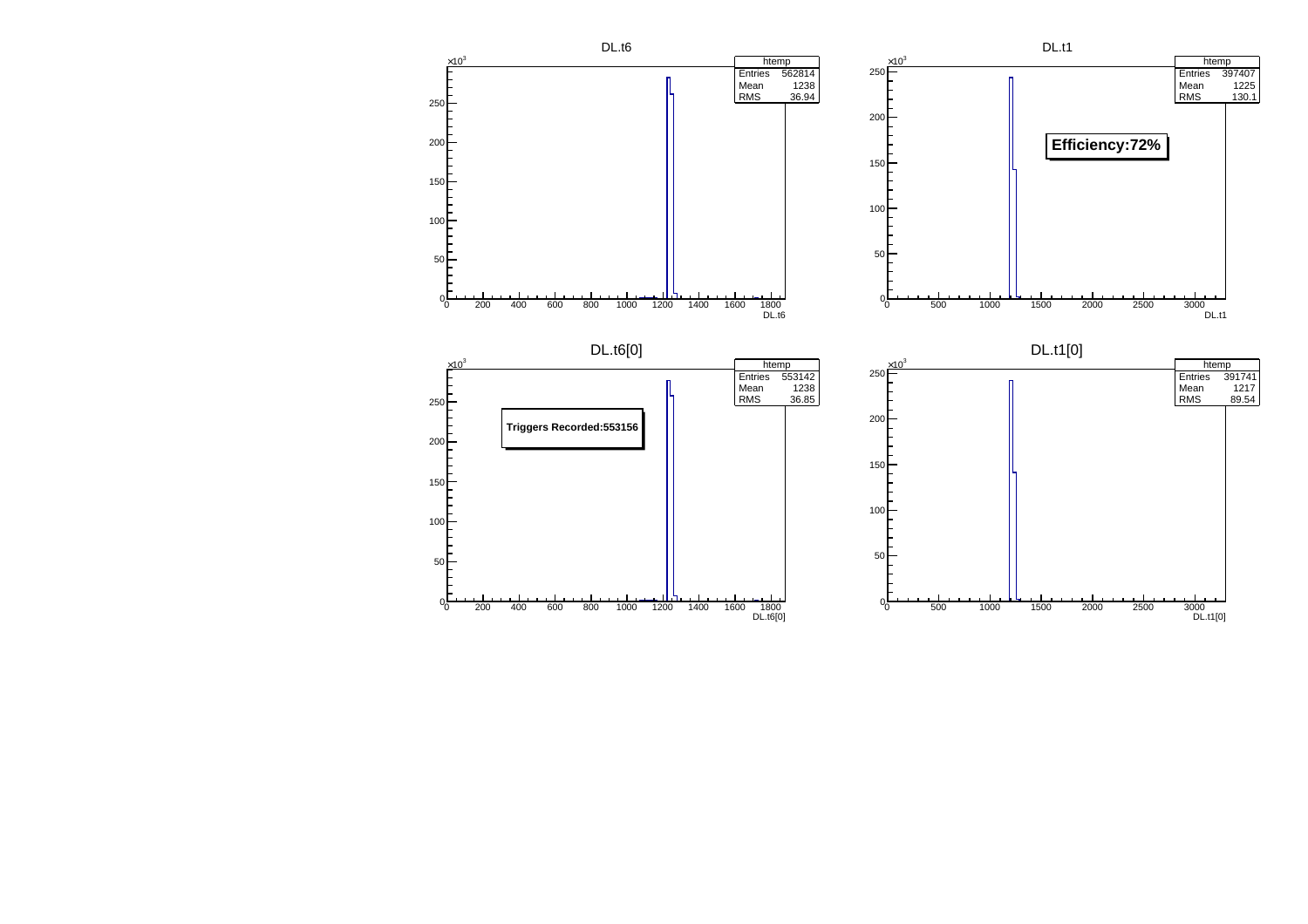## S0 Coincidence

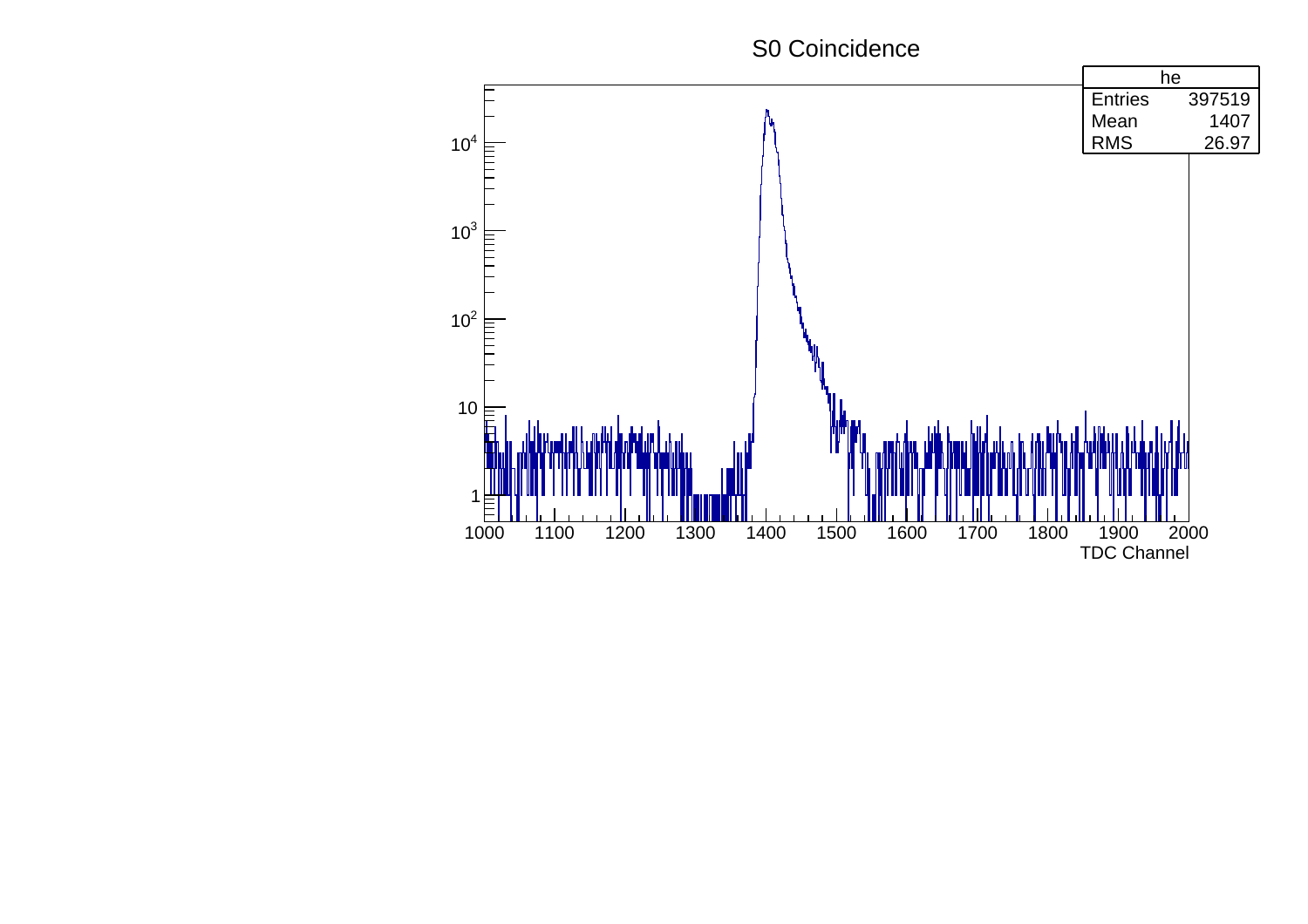## S0 Time Difference